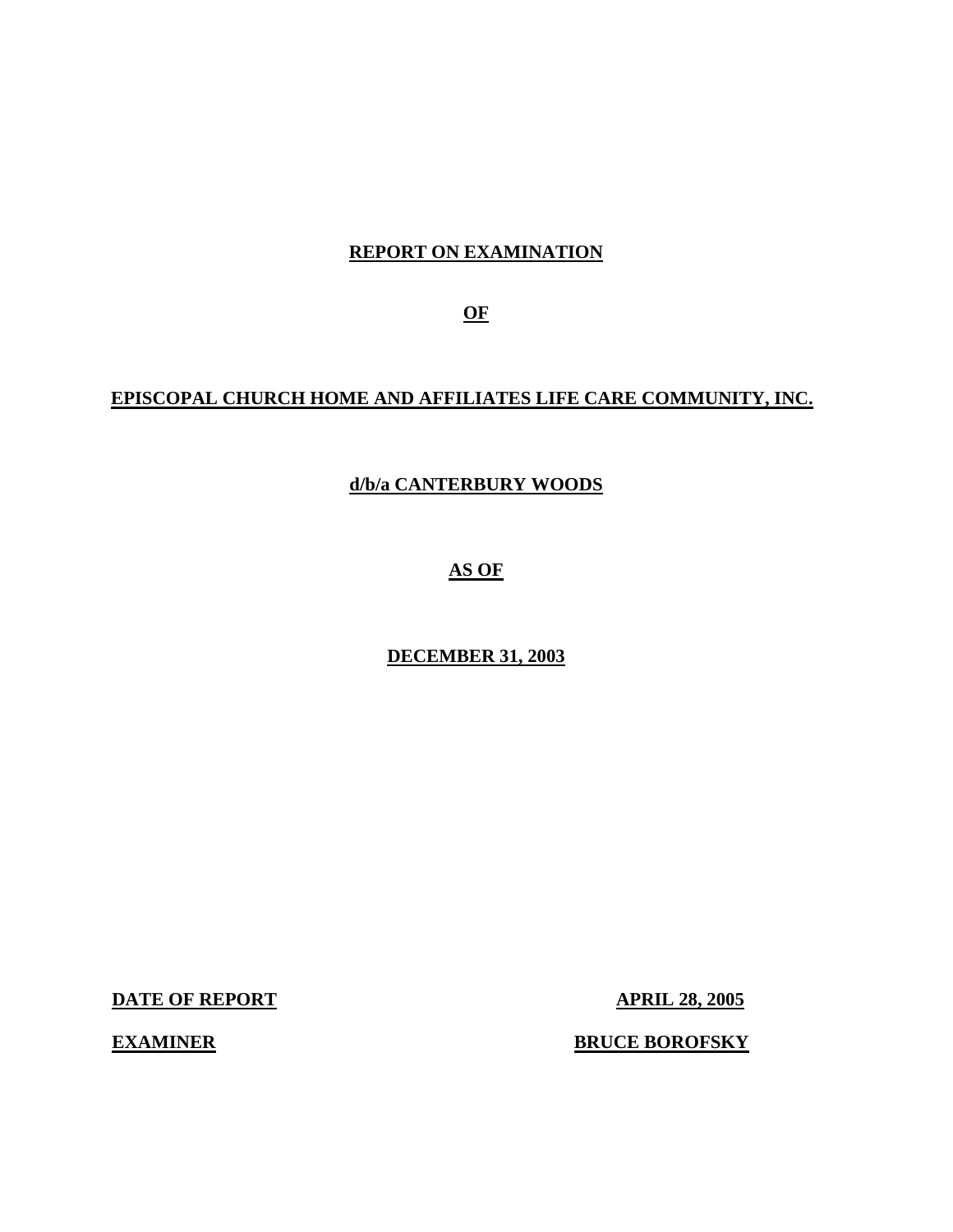# **TABLE OF CONTENTS**

| <u>ITEM NO.</u> |                                                                                                                                        | <b>PAGE NO.</b>          |
|-----------------|----------------------------------------------------------------------------------------------------------------------------------------|--------------------------|
| 1.              | Scope of the examination                                                                                                               | $\overline{2}$           |
| 2.              | <b>Executive Summary</b>                                                                                                               | 3                        |
| 3.              | Description of the Community                                                                                                           | 3                        |
|                 | A. Management<br>Holding company system<br><b>B.</b><br>C. Occupancy rates<br>Investments<br>D.<br>Е.<br>Information systems           | 4<br>8<br>10<br>10<br>12 |
| 4.              | <b>Financial statements</b>                                                                                                            | 13                       |
|                 | <b>Balance Sheet</b><br>$A_{1}$<br>Statement of revenue, expenses and surplus<br>B.<br>Changes in actuarial surplus<br>$\mathcal{C}$ . | 13<br>14<br>15           |
| 5.              | Required actuarial surplus                                                                                                             | 15                       |
| 6.              | Market conduct review                                                                                                                  | 16                       |
|                 | A. Residency agreement                                                                                                                 | 16                       |
| 7.              | Summary of previous comments and recommendations                                                                                       | 17                       |
| 8.              | Summary of current comments and recommendations                                                                                        | 18                       |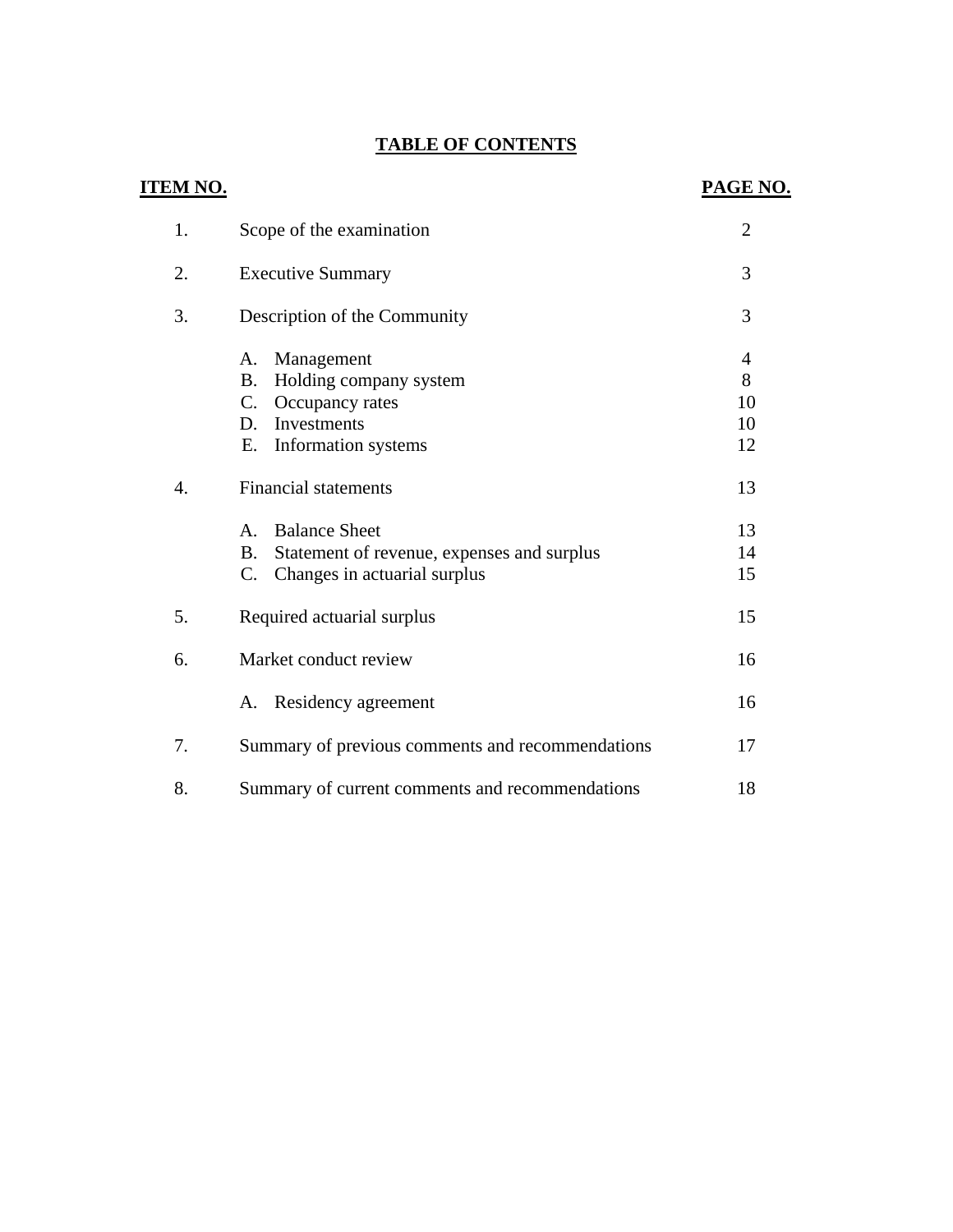

STATE OF NEW YORK INSURANCE DEPARTMENT 25 BEAVER STREET NEW YORK, NEW YORK 10004

George E. Pataki Howard Mills Governor Superintendent Superintendent Superintendent Superintendent Superintendent Superintendent Superintendent Superintendent Superintendent Superintendent Superintendent Superintendent Superintendent Superintendent Sup

Honorable Howard Mills April 25, 2005 Superintendent of Insurance Albany, NY 12257

Sir:

Pursuant to the provisions of the New York Insurance Law and the New York Public Health Law and acting in accordance with the instructions contained in Appointment Number 22334 dated March 11, 2005 annexed hereto, I have made an examination into the condition and affairs of the Episcopal Church Home and Affiliates Life Care Community, Inc d/b/a Canterbury Woods, a not-for-profit Continuing Care Retirement Community authorized pursuant to the provisions of Article 46 of the New York State Public Health Law.

Wherever the designation "the Community" appears herein, without qualification, it should be understood to indicate the Episcopal Church Home and Affiliates Life Care Community, Inc. d/b/a Canterbury Woods. The examination took place at the site of the Community at 705 Renaissance Drive, Williamsville, NY.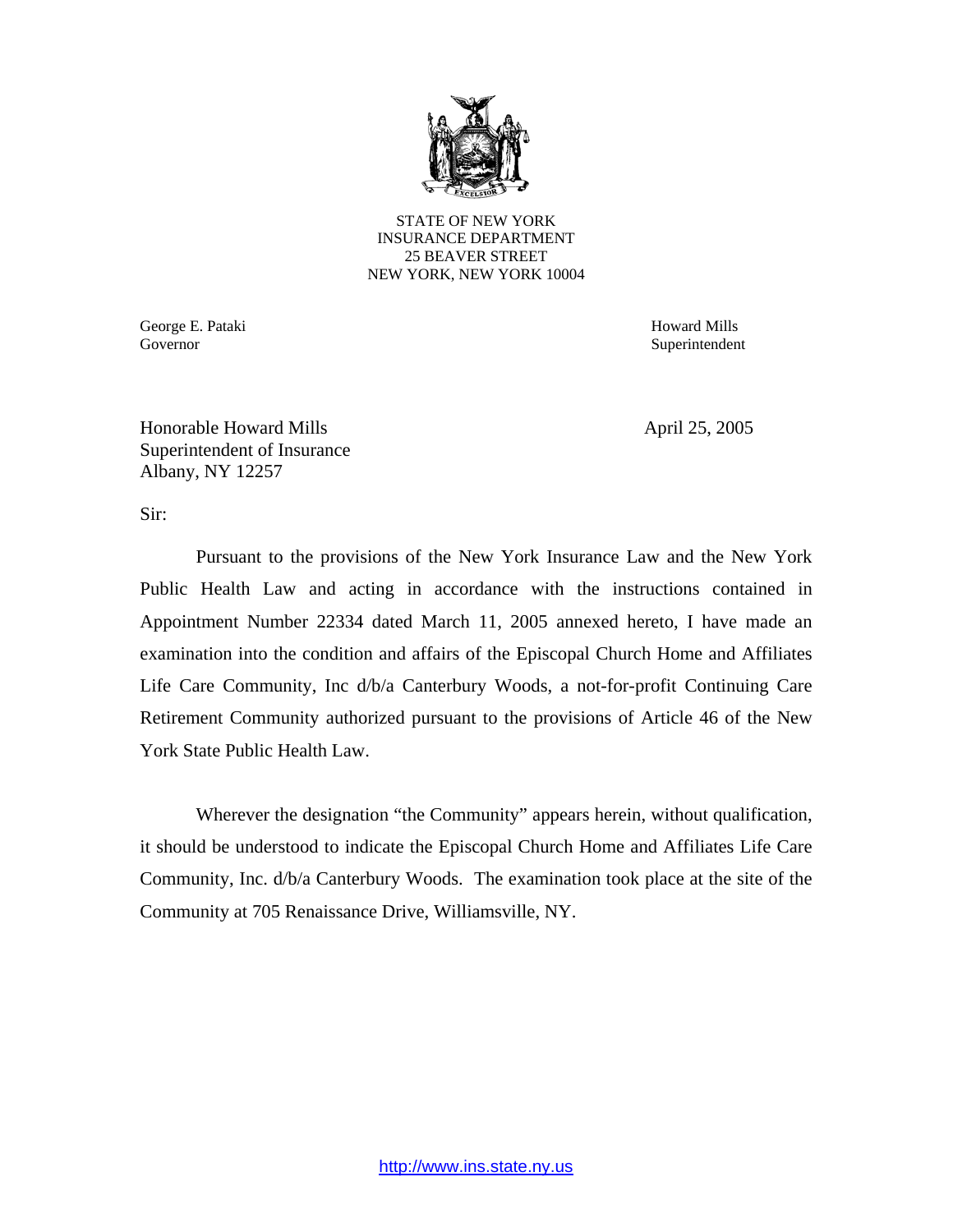#### **1. SCOPE OF THE EXAMINATION**

The Community was formed on December 26, 1995 and began operating on June 1, 1999. This examination covered the period from January 1, 2002 through December 31, 2003. Transactions occurring subsequent to this period were reviewed where deemed appropriate by the examiner.

Representatives of the New York Insurance Department and the New York Department of Health conducted a site survey of the Community's facility on October 20, 2004 pursuant to Section 4610 of the New York Public Health Law.

The examination comprised a verification of the assets and liabilities of the Community as of December 31, 2003 in accordance with Generally Accepted Accounting Principles (GAAP), as modified by the New York Insurance Department pursuant to New York Insurance Department Regulation 140 (11 NYCRR 350), a review of income and disbursements deemed necessary to accomplish such verification, and utilized, to the extent considered appropriate, work performed by the Community's independent certified public accountants and independent actuary. A review was also made of the following items:

> Community documents Growth of the Community Financial documents Board of Directors meeting minutes

This report on examination is confined to financial statements and comments on those matters which involve departures from laws, regulations or rules, or which are deemed to require explanation or description.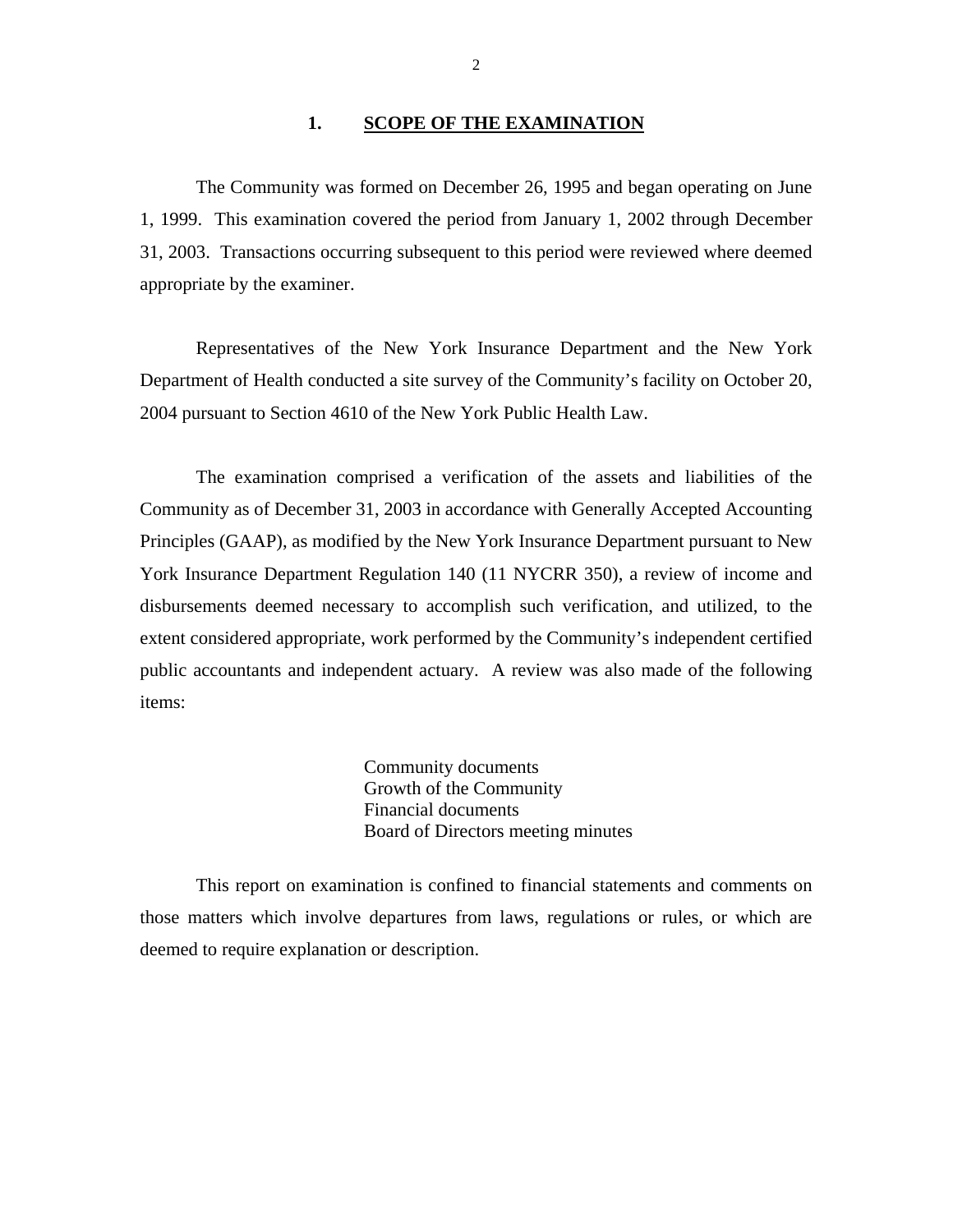#### **2. EXECUTIVE SUMMARY**

<span id="page-4-0"></span>The Community's required actuarial surplus as determined using generally accepted actuarial standards and applying statutory requirements was impaired in the amount of \$6,344,639. The Community is currently operating under a Plan of Restoration (Plan) that was accepted by the New York Insurance Department on August 24, 2004. That Plan of Restoration assumes certain occupancy levels and establishes future fee increases over a period of time in order for the Community to resolve its actuarial surplus impairment. The projected date for the removal of the impairment under the current Plan is calendar year 2008.

Additional examination findings are described in the body of the report.

## **3. DESCRIPTION OF THE COMMUNITY**

Canterbury Woods is a Continuing Care Retirement Community as defined under Article 46 of the New York State Public Health Law, and has received a Certificate of Authority from the New York State Continuing Care Retirement Community Council. The Community is a New York not-for-profit organization which was formed to build, own, and operate a continuing care retirement community which consists of two hundred three (203) independent living units, and an eighty (80) bed health center consisting of thirty-two (32) enriched housing units and forty-eight (48) skilled nursing beds. The Community is a tax-exempt organization under Section  $501(c)(3)$  of the Internal Revenue Code.

The Community is currently in the process of developing Phase II of the Community. Phase II, to be named Lexington Village at Canterbury Woods, will consist of forty (40) cottage-style homes and a central clubhouse. Development of Phase II was formally approved by the New York State Continuing Care Retirement Community Council on February 3, 2003.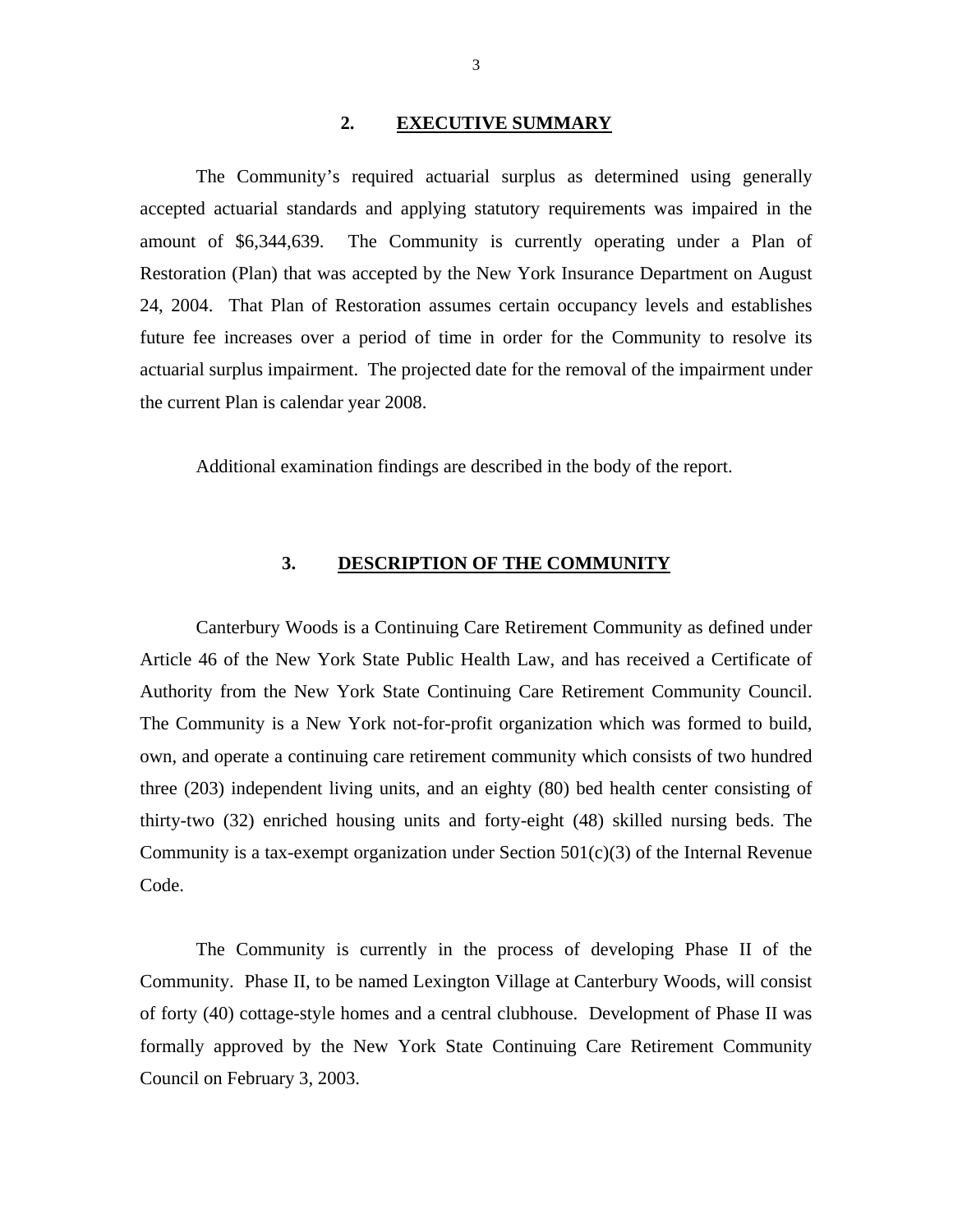<span id="page-5-0"></span>The facility provides residents with a continuum of services including independent living, enriched housing, and nursing home care. As a condition precedent to providing these services, the Community enters into a life care contract with each prospective resident that sets forth the responsibilities of both parties. For the right to occupy and use the living accommodations and utilize the services of the Community, each resident is required to pay an entrance fee and monthly service fee based on the size and type of living unit and the number of occupants.

Entrance fees are due in two installments. Ten percent of the entrance fee is due when the life care contract is signed, while the remainder is to be paid upon the earlier of (1) the date the resident occupies the facility or (2) 60 days from the date the contract is executed.

Entrance fees include a residential component and a life care component. During the first 90 days after the resident pays the entrance fee in full, all amounts collected by the Community are fully refundable if the resident terminates the contract for any reason. At the end of the 90-day period, the entrance fee refund will be reduced by a 4% processing fee. For each of the next three months, the refund will be reduced by 2% per month. At the end of these three months, the remaining 90% of the residential component of the entrance fee will be refundable for the duration of the contract term. The refund of the life care component will be further reduced by 2% per month for each additional month of residency until the 51st month, after which there will be no refund.

#### A. Management

Pursuant to the Community's charter and bylaws, management of the Community is to be vested in a board of directors consisting of not less than three (3) and not more than twenty-one (21) Regular Directors. As of the examination date, the board of trustees was comprised of nine (9) Directors. The board is required, at minimum, to meet four times per year. An Annual Meeting is to be held every April and at least three other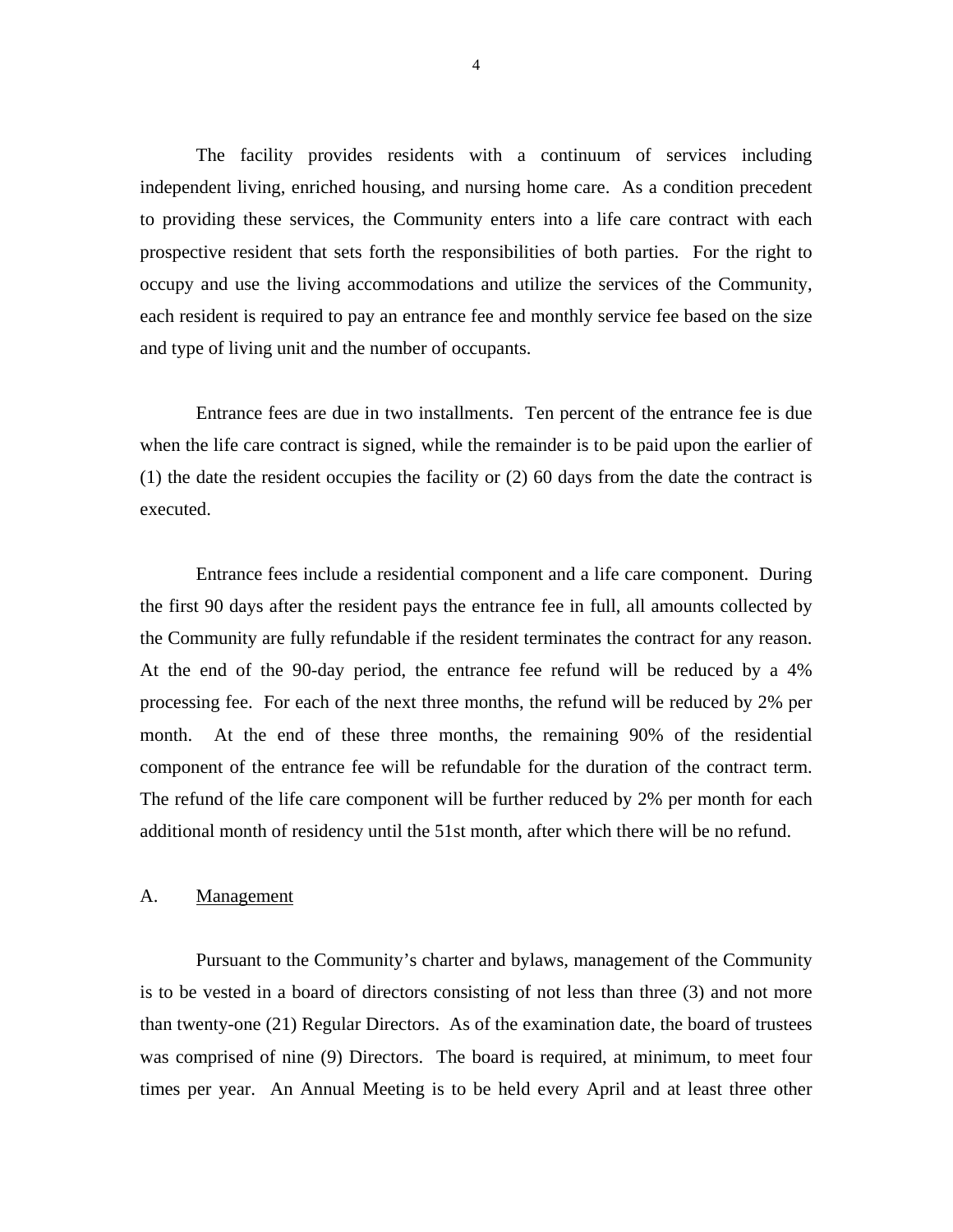Regular meetings are to be held throughout the year. The Annual Meeting is open to all residents. The Community may hold other special meetings as deemed necessary. The members of the board of directors as of December 31, 2003 were as follows:

#### **Name**

# **Position**

| The Reverend Judith D. Burrows        | Priest,                     |
|---------------------------------------|-----------------------------|
| Williamsville, NY                     | St. Paul's Episcopal Church |
| Rabbi Mordechai Friedfertig           | Rabbi,                      |
| Williamsville, NY                     | <b>Kehillat Ohr Tzion</b>   |
| <b>Howard F. Gondree</b>              | Director / Treasurer        |
| Buffalo, NY                           | Episcopal Diocese of WNY    |
| Reid R Heffner, Jr. MD<br>Buffalo, NY | Physician                   |
| Thomas D. Lunt                        | Financial Consultant,       |
| Orchard Park, NY                      | <b>Smith Barney</b>         |
| Steven W. McGranka<br>Buffalo, NY     | Retired                     |
| H. Ernst Montgomery, II               | Marketing Director,         |
| Buffalo, NY                           | D. B. Brown & Associates    |
| Anthony J. Renaldo                    | Senior Partner,             |
| Williamsville, NY                     | Renaldo, Myers and Palumbo  |
| The Reverend Charles W. Whitmore      | Rector,                     |
| Orchard Park, NY                      | St. Mark's Episcopal Church |
|                                       |                             |

The minutes of all meetings of the Board of Directors were reviewed. The following was noted:

Article IV, paragraph 1 of the Community's by-laws states the following:

"The Annual Meeting of the Board of Directors shall be held in April each year. At least three other Regular meetings of the Board shall be held in each year."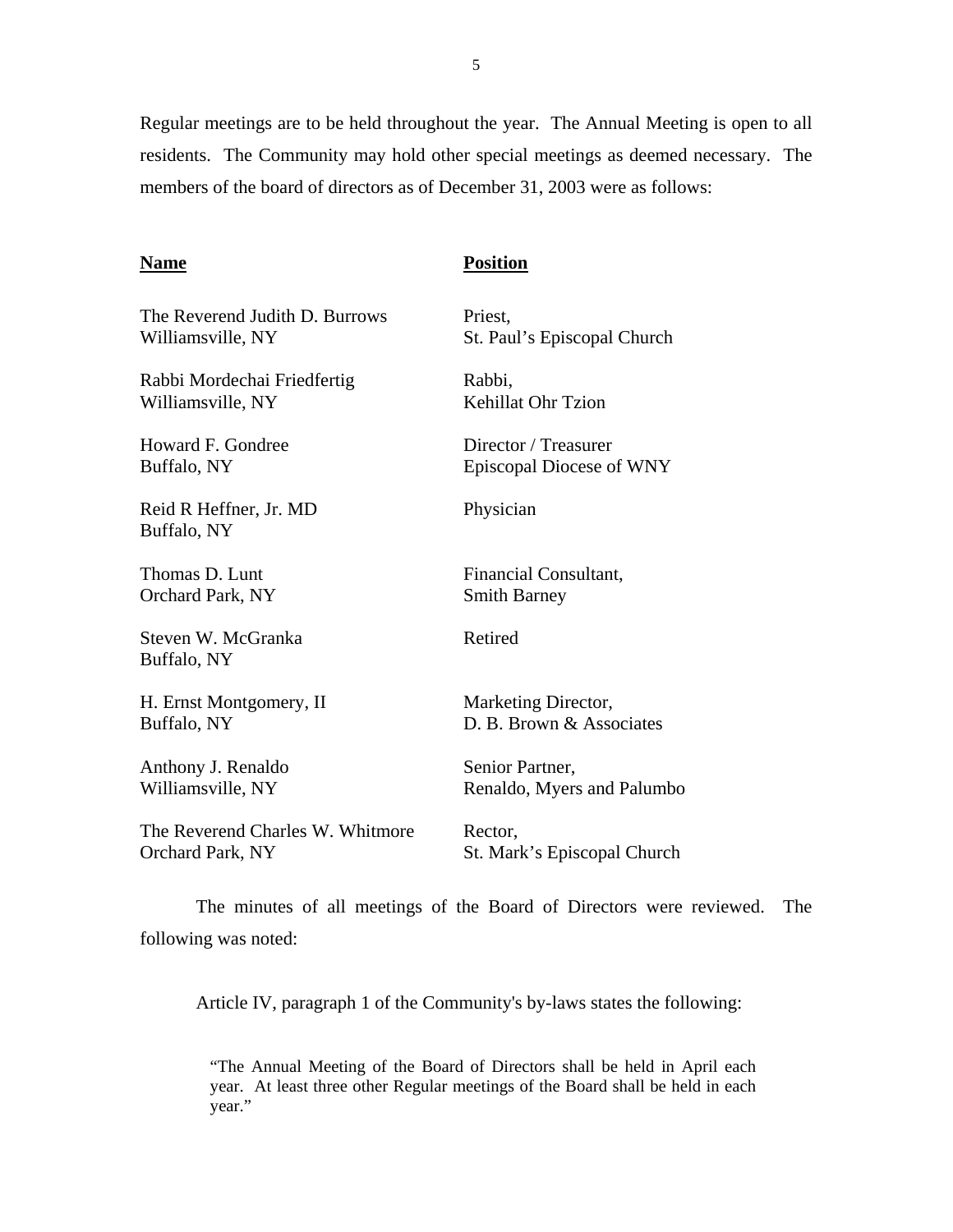During calendar year 2003, only three such meetings were held.

It is recommended that the Community comply with Article IV, paragraph 1 of its by-laws and hold the appropriate number of board meetings each year.

Article IV, paragraph 3 of the Community's by-laws states in part,

" A quorum for any meeting of the Board of Directors shall consist of not less than a majority of the entire board…"

It is noted that on two occasions, the Community held board meetings, which did not consist of a quorum.

It is recommended that the Community comply with Article IV, paragraph 3 of its by-laws and require a quorum for all board meetings.

Article III, paragraph 7 of the Community's by-laws states the following:

"Board members who are absent from three (3) consecutive Board meetings without justifiable cause, shall be automatically removed from Board membership."

In four cases, the Community failed to take the appropriate steps to remove directors who failed to attend three consecutive board meetings.

It is recommended that the Community comply with Article III, paragraph 7 of its by-laws and remove those directors who fail to attend three consecutive meetings.

Members of the board have a fiduciary responsibility and must evince an ongoing interest in the affairs of the Community. Six individuals, Rev. Judith Burrows, Rabbi Mordechai Friedfertig, Howard Gondree, Reid Heffner, Jr. MD, Thomas Lunt, and Steven McGanka failed to attend at least half of the meetings held. It is essential that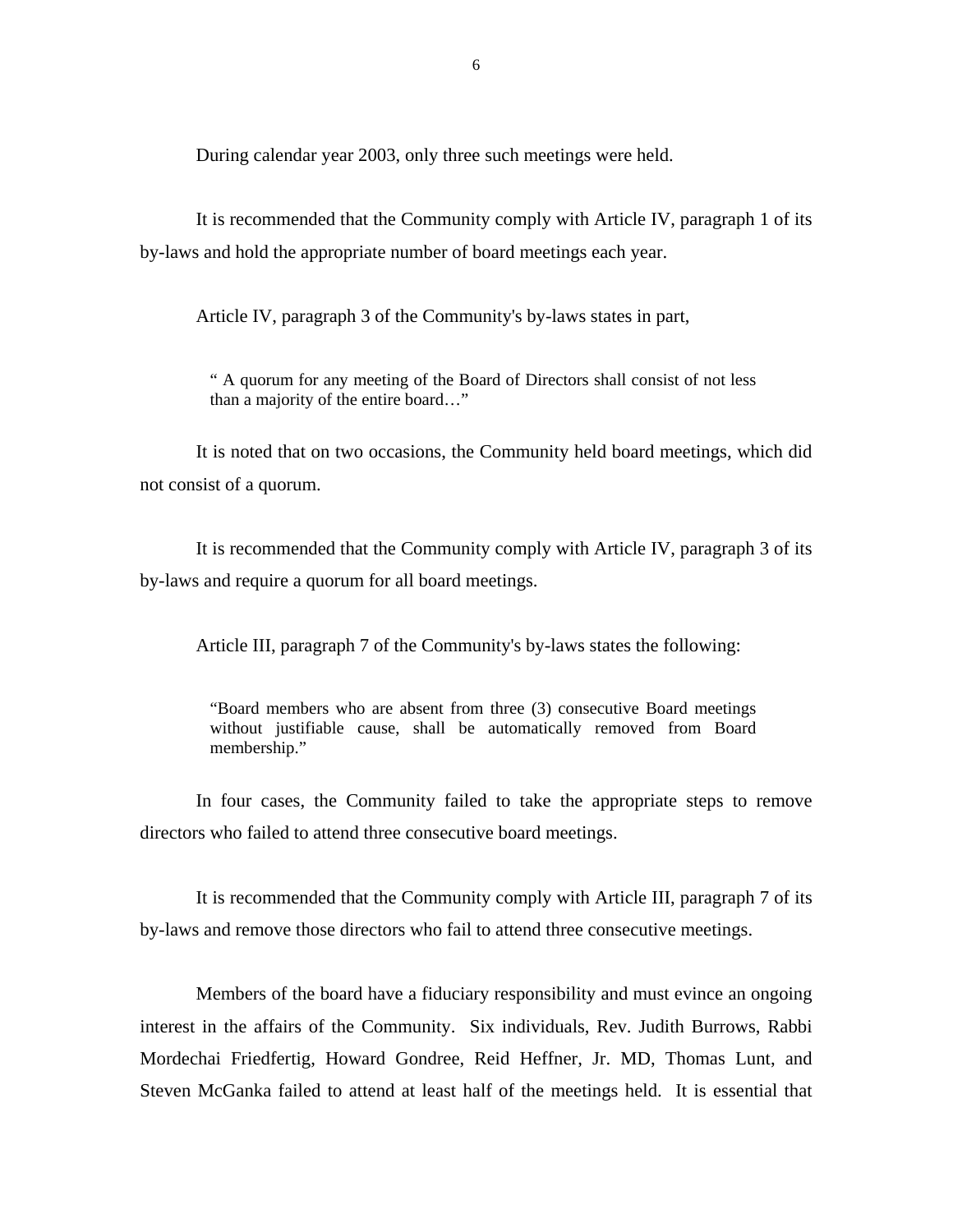board members attend meetings consistently and set forth their views on relevant matters so that the board may reach appropriate decisions. Individuals who fail to attend at least one-half of the regular meetings do not fulfill such criteria.

It is recommended that the members of the board of directors attend at least onehalf of the regular board meetings. Board members who are unable or unwilling to attend meetings consistently, should resign or be replaced. This recommendation was also made in the previous report.

The principal officers of the Community, as of December 31, 2003, were as follows:

| <b>Name</b>        | <b>Title</b>                   |
|--------------------|--------------------------------|
| Edward C. Weeks    | <b>Chief Executive Officer</b> |
| James Juliano      | Chief Financial Officer        |
| Howard F. Gondtree | <b>Treasurer</b>               |

The Community has only \$50,000 in fidelity insurance coverage for dishonesty by its officers and employees. Such an amount may not be sufficient in the event of a misappropriation.

It is recommended that the Community maintain a minimum of \$300,000 in fidelity insurance coverage covering officer or employee dishonesty.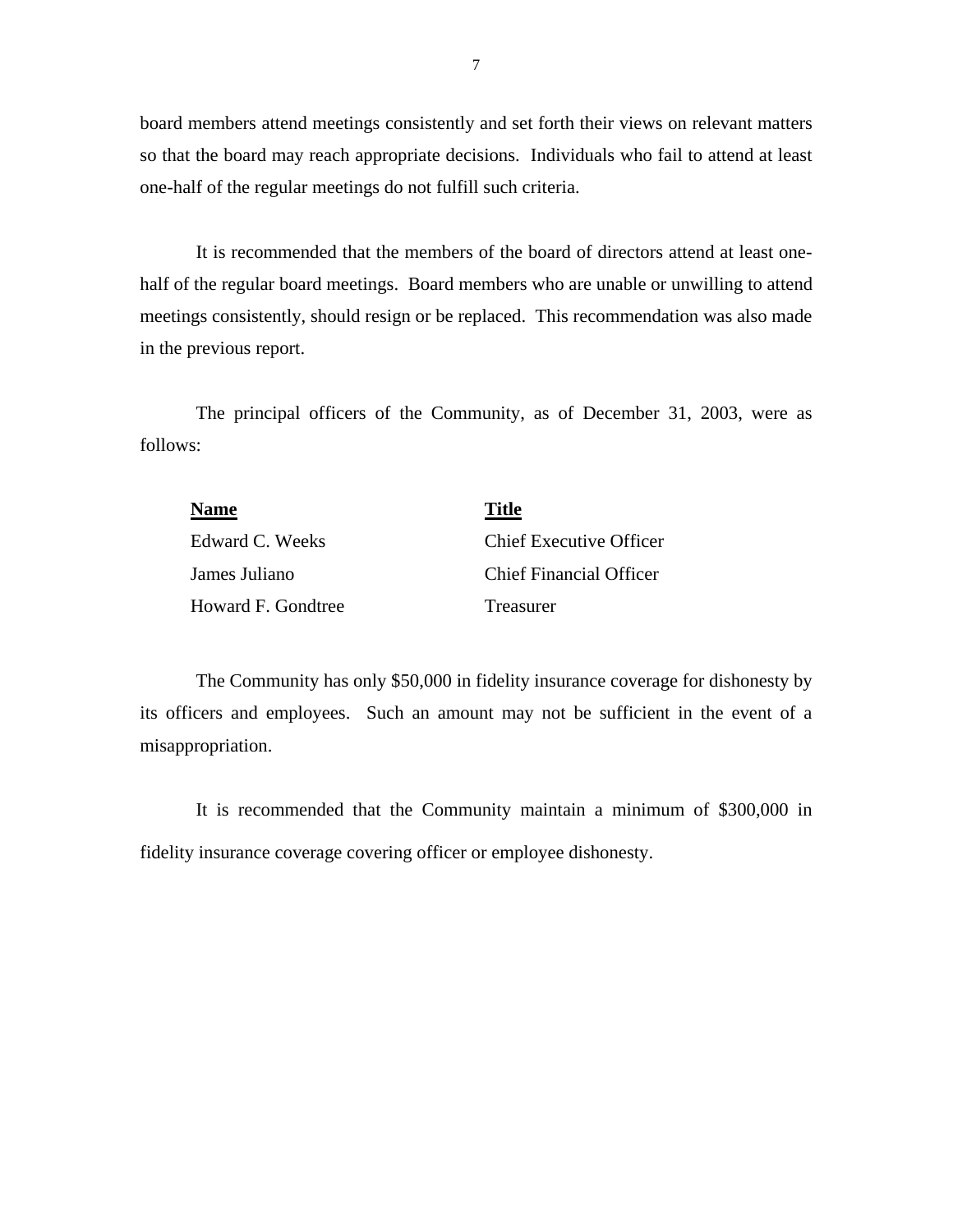# <span id="page-9-0"></span>**B. Holding Company System**

The structure of the Holding Company, as of the examination date, is as follows:



The Community is a Type B corporation as defined by Sections 201 and 601(a) of the Not-for-Profit Corporation Law. The sole member of the Community is Episcopal Church Home and Affiliates, Inc. (ECH&A). The Community is controlled by ECH&A through by-law requirements. ECH&A must approve any amendments to the Community's by-laws or articles of incorporation.

On April 6, 1999, a management agreement was entered into between the Community and Episcopal Community Health Care, Inc. (Manager). Under this agreement, the Community retained, appointed and engaged the Manager to provide oversight and management services. In May, 2001, the responsibilities of the Manager were turned over to the Parent, though the Management Agreement was never changed to reflect that fact. All other components of the agreement were unchanged. The following is a summary of the services:

## **1. Oversight Services:**

-

- a. Operations/Administration provide oversight of Community operations including attendance at Board of Directors' meetings, review and approve all pre-opening plans, policy and procedures manuals, and advise and assist in the evaluation and acquisition of technology.
- b. Continuous Quality Improvement (CQI)– review and approve all activities and information related to the CQI process, counsel and participate in quality improvement programs as frequently as possible.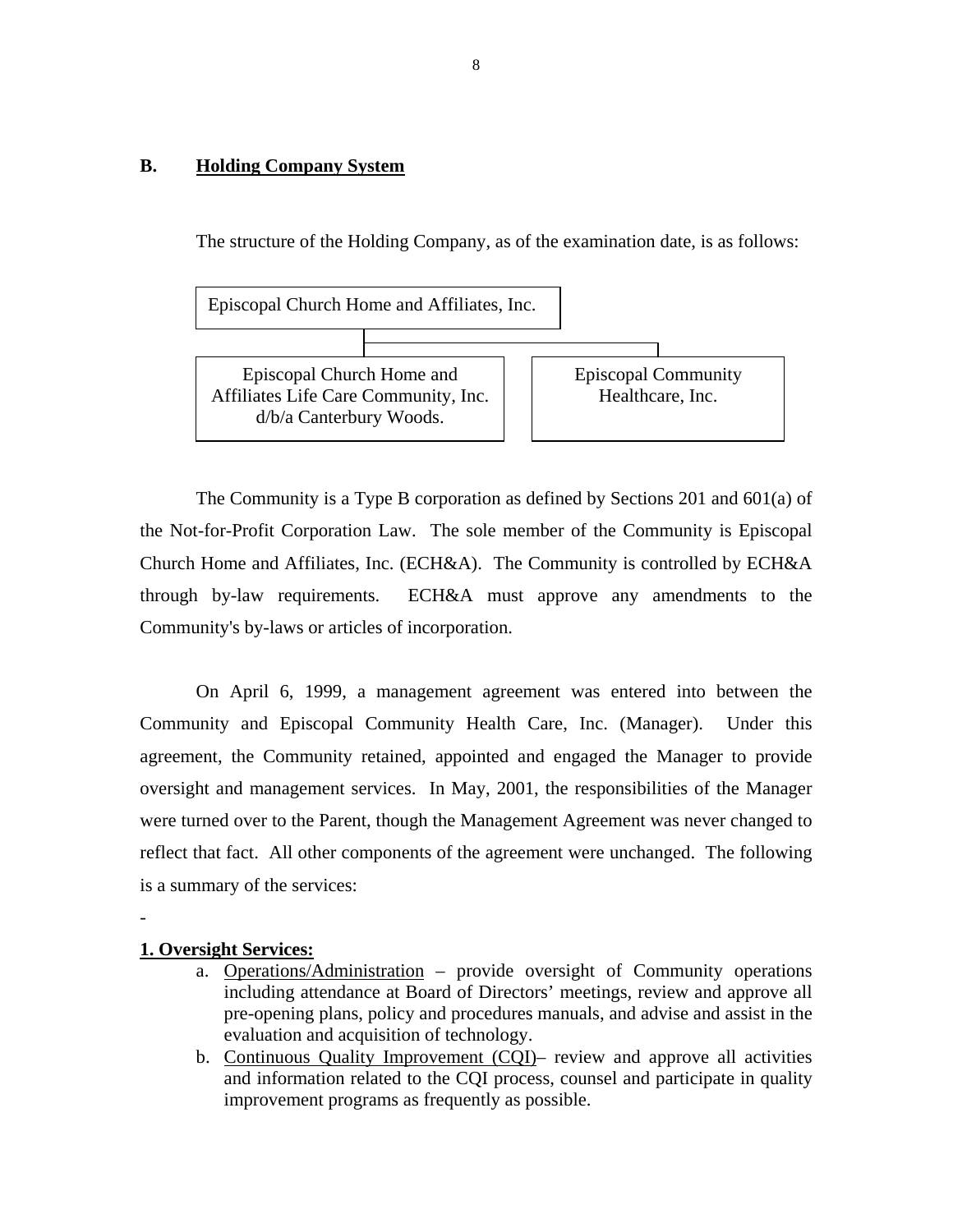- c. Human Resources assist in the recruitment process for department managers, provide technical expertise with respect to developing wage and salary grade scales and formulate staff benefit plans.
- d. Finance and Accounting review and approve all budgets and long range financial projections, coordinate the annual independent financial audit, provide Management Information Systems oversight and on-site staff training.
- e. Marketing and Public Relations review and approve all marketing plans and public relations initiatives.

# **2. Management Services:**

- a. Operations/Administration enforce all policies and rules that were established regarding the operation of the Community, meet with the Residents' Association on a regular basis to hear ideas, update residents, discuss operating and/or policy changes and respond to suggestions.
- b. Continuous Quality Improvement provide CQI training to all employees of the Community.
- c. Human Resources responsible for the recruitment, hiring, training, supervision and termination of all personnel necessary for the efficient operation of the Community. Also, recommend and institute appropriate employee benefits.
- reports, all within thirty (30) days after the close of each calendar month. d. Finance and Accounting – prepare and deliver monthly unaudited financial statements containing a balance sheet, statement of cash flows, a statement of revenues and expenses, together with variance analyses and departmental Prepare all financial reports, statements of affairs or records required by any federal, state or local government. Prepare a financial projection for a ten (10) year period, accompanied by assumptions upon which the projection is based.
- e. Marketing and Public Relations develop marketing objectives and plans to maintain satisfactory levels of occupancy, and establish marketing policies and procedures to be followed by the staff of the marketing department.
- f. Health Center, Assisted Living and Wellness Program develop forms, systems and programs to exceed state and federal requirements and seek innovative methods to continually improve the level of clinical care.
- g. Dining Services review all dining budgets, policies and procedures. Provide periodic inspections and reviews on environmental and sanitation factors as well as culinary quality and presentation.
- h. Laundry, Housekeeping, Maintenance and Security supervise a program of regular maintenance and repair in accordance with state and local codes, including, but not limited to, cleaning, painting, decorating, plumbing, carpentry, grounds care and such other maintenance and repair work as may be necessary.
- i. Cultural Arts and Community Programs maintain a recreation and cultural arts program for residents of the Community.
- j. Capital Expenditures recommend capital improvements, additions or expenditures to be undertaken by the Community.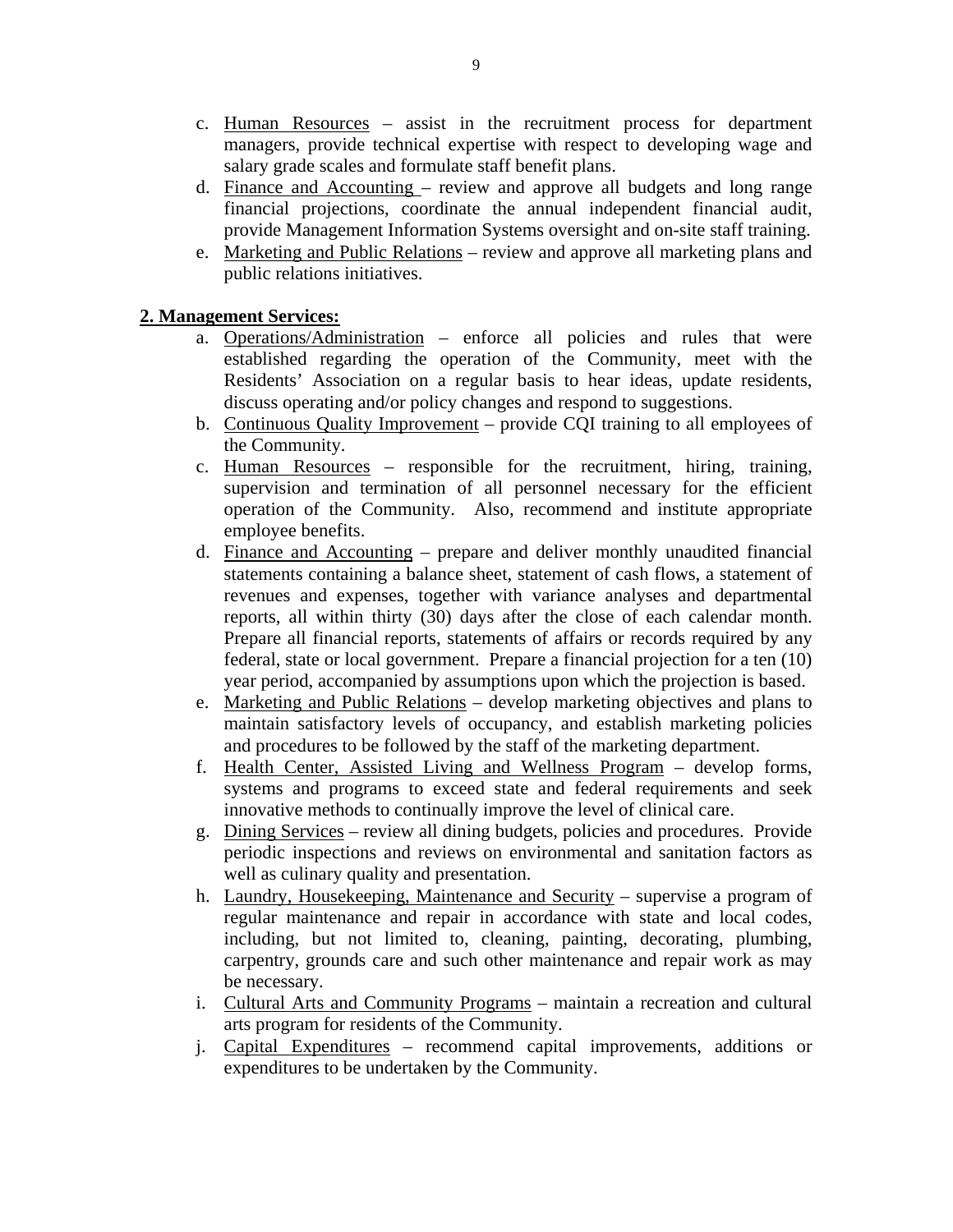- k. Insurance arrange for appropriate types, categories and amounts of insurance including, but not limited to, insurance required by the Erie County Industrial Development Agency.
- l. Purchasing establish purchasing standards for supplies and food necessary for the operation of the Community.

It is noted that the Management Agreement between Canterbury Woods and its Manager expired on June 1, 2004. Since that time, no new agreement has been initiated although Episcopal Community Health Care, Inc. has continued to provide the services enumerated above to the Community.

It is recommended that the Community maintain a signed agreement with its provider of management services.

# **C. Occupancy rates**

The following reflects the occupancy rates at each year-end 2002 and 2003 for each of the facilities within the Community:

|                                 | 2002   | 2003  |
|---------------------------------|--------|-------|
| Independent Living units        | 92.6%  | 92.1% |
| <b>Enhanced Living units</b>    | 75.0%  | 84.4% |
| <b>Skilled Nursing facility</b> | 100.0% | 97.9% |

## **D. Investments**

 the Community's escrow funds, such policy has not been set forth in a formal document. Additionally, the Community's board of directors has not approved such investment While the Asset Investment Committee has established an investment policy for policy. Such formal documentation of investment policy can help the Community ensure consistency in its investment approach.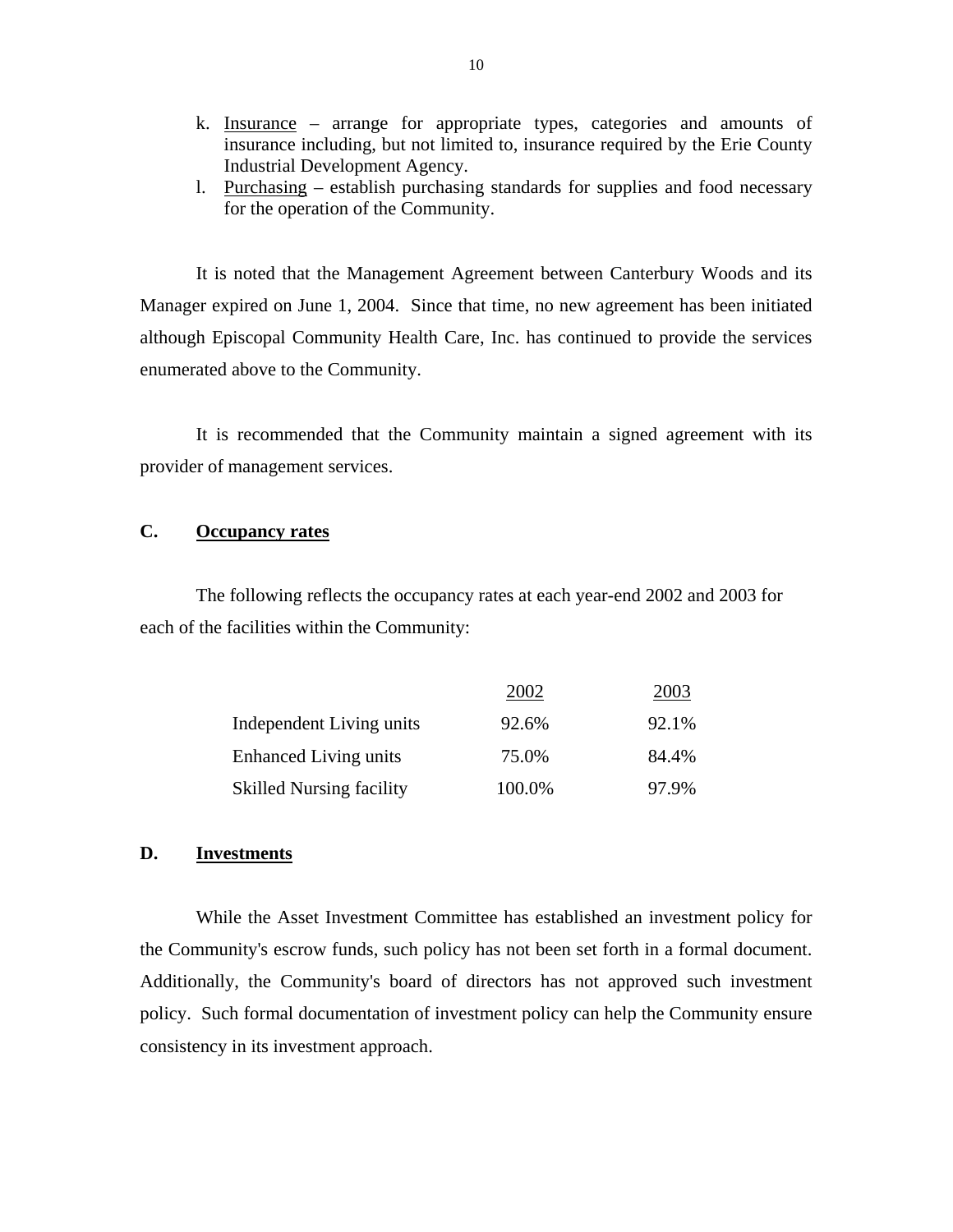It is recommended that the Community's board of directors approve and set forth its investment policy in a formal document.

The Community does not utilize a custodial agreement to safeguard securities. This Department regards custodial agreements as indicative of prudent business practices. and recommends such agreements contain the following protective covenants and provisions:

- The bank shall have in force, for its own protection, Bankers Blanket Bond Insurance of the broadest form available for commercial banks and will continue to maintain such insurance. The bank will give the Community 60 days written notice of any material change in the form or amount of such insurance or termination of this coverage.
- The bank will at all times give the securities held by the bank thereunder the same care the bank gives its own property of a similar nature.
- The bank shall furnish the Community (at least quarterly) with a list of such securities showing a complete description of each issue, which shall include the number of shares or par value of bonds so held at the end of each quarter.
- The bank shall maintain records sufficient to verify information the Community is required to report in the Annual Statement blanks of the Insurance Department.
- The bank shall furnish the Community with the appropriate affidavits in an acceptable form in order for the securities referred to in such affidavits to be recognized as admitted assets of the Community.
- Access shall be during the bank's regular hours. Those persons who shall be entitled to examine, on the bank's premises, securities held by the bank and the bank's records related to those securities, shall be specified. An authorized officer shall furnish the bank with written instructions to that effect.
- certified under the corporate seal by the secretary or an assistant secretary. • Written instructions hereunder shall be signed by any two of the Community's authorized officers specified in a separate list for this purpose which will be furnished to the bank from time to time signed by the treasurer or an equivalent officer and
- In connection with any situation involving registration of securities in the name of a nominee of a bank custodian, the custodian agreement should empower the bank to take such action.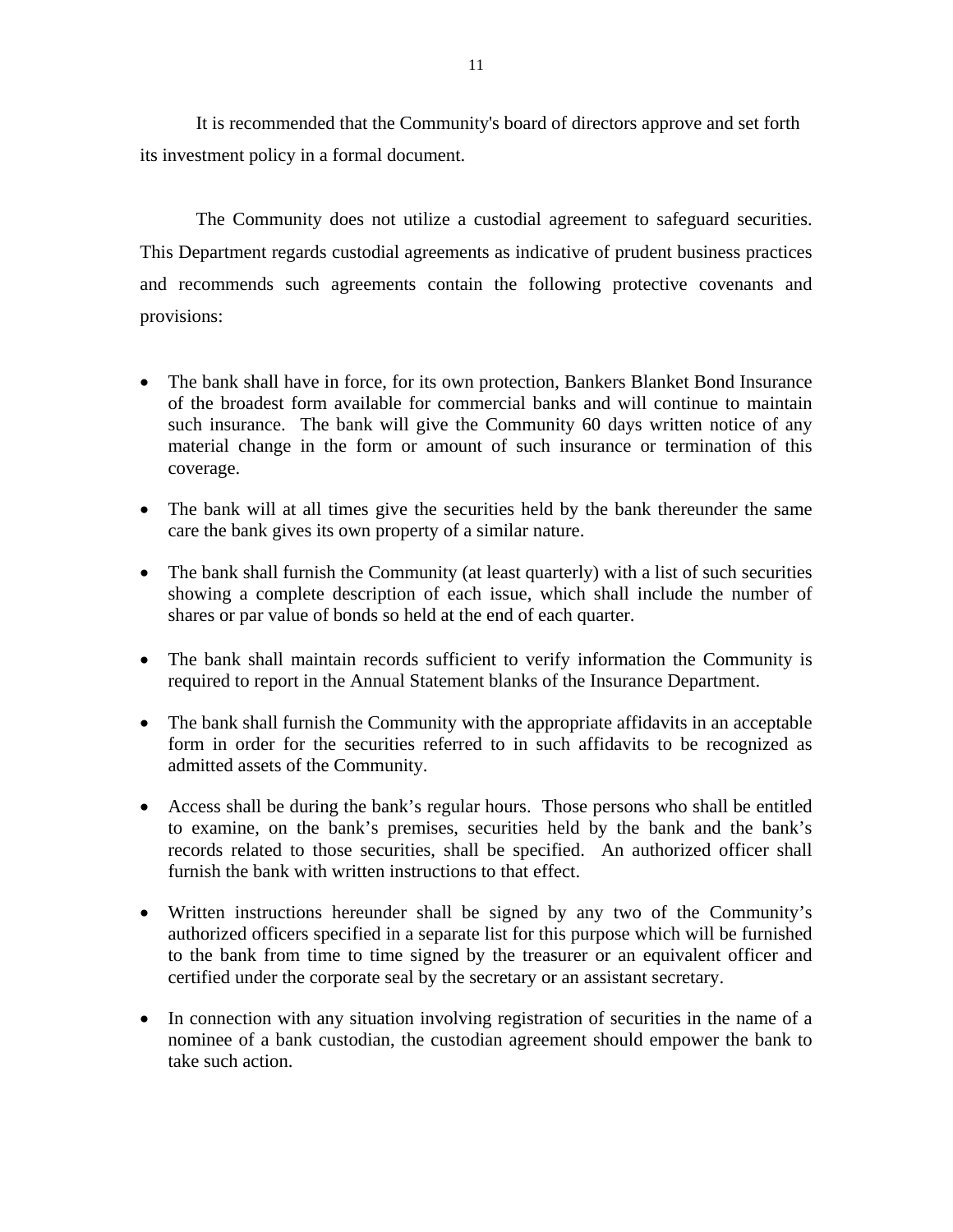<span id="page-13-0"></span>• The agreement should have a provision that would give the Community the opportunity to secure the most recent report on the review of the custodian's system of internal control, pertaining to custodial record keeping, issued by internal or independent auditors.

It is recommended that the Community establish custodial agreements with the financial institutions that safeguard its investments and include the enumerated protective covenants and provisions in those agreements.

This recommendation was also in the previous report on examination.

# **E. Information Systems**

During review of the facility's Information Systems, it was noted that, while the facility does update all of its system-protective security programs, it does not do so on a formal schedule. The failure to maintain such a formal schedule to update its security systems could result in program destruction or loss of security.

It is recommended that the Community establish and implement a formal schedule to update its computer software security programs.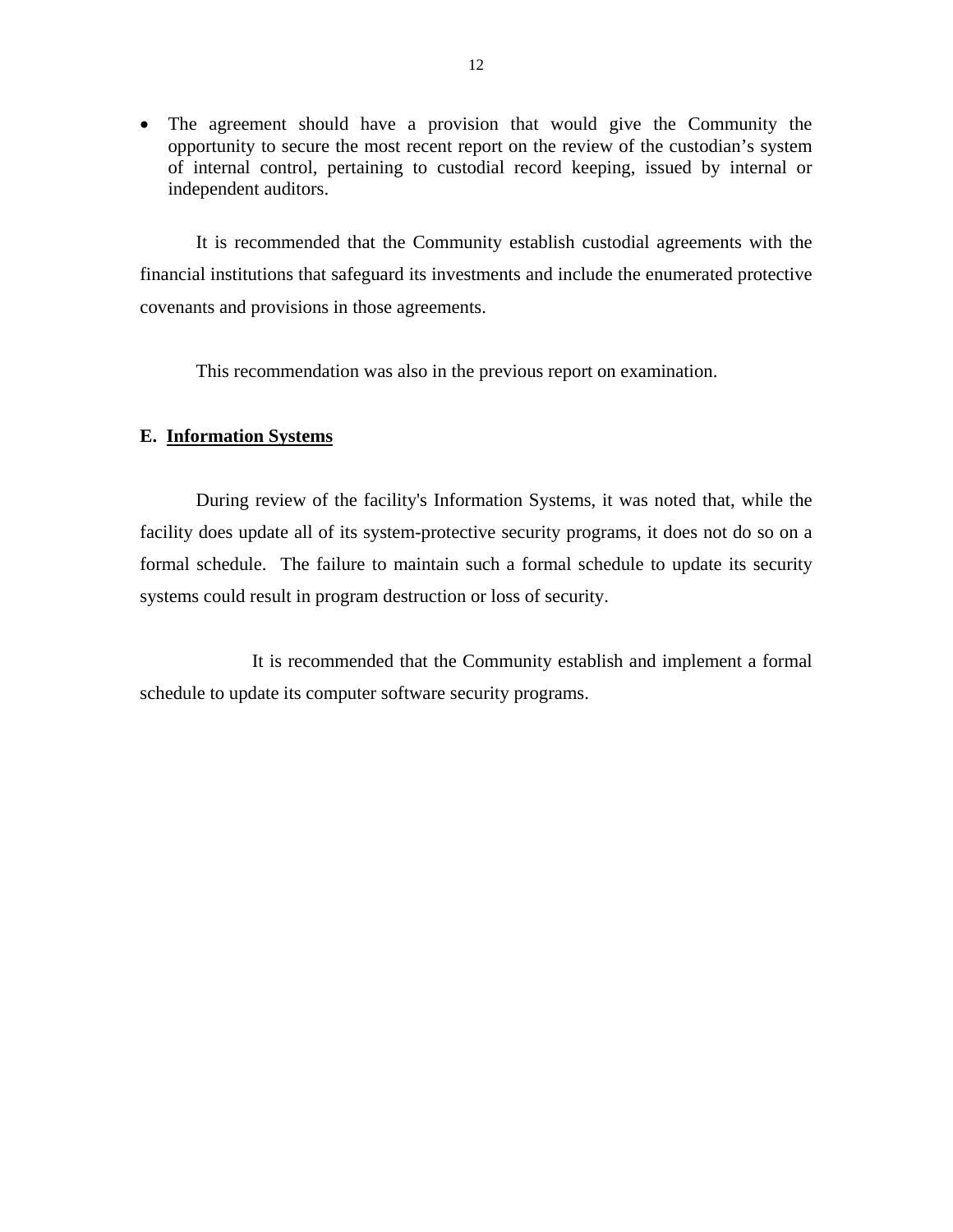#### **4. FINANCIAL STATEMENTS**

#### A. Balance sheet

The following shows the assets, liabilities and surplus as determined by this examination as of December 31, 2003. It is the same as the revised actuarial balance sheet filed by the Community on August 10, 2004 per the Plan of Restoration, presented on a statutory accounting basis, pursuant to New York Insurance Department Regulation 140 (11 NYCRR 350) (See item 5, herein for further explanation):

| Assets                                    |                    |
|-------------------------------------------|--------------------|
| Cash and investable assets                | \$<br>23,018,954   |
| Accounts receivable and prepaid expenses  | 535,539            |
| Real estate related to the community      |                    |
| Land                                      | 4,185,308          |
| <b>Building</b>                           | 38,970,537         |
| Furniture and equipment                   | 15,622,067         |
| Deferred financing costs                  | 1,563,478          |
| Deferred marketing costs                  | 959,993            |
|                                           |                    |
| Total assets                              | \$<br>84, 855, 876 |
|                                           |                    |
| Liabilities                               |                    |
| <b>IDA</b> bonds                          | \$<br>42,090,000   |
| Actuarial reserve                         | 49,110,516         |
| Total liabilities                         | \$<br>91,200,516   |
| Net surplus                               | (6,344,639)        |
|                                           |                    |
| Total liabilities and net surplus         | \$<br>84, 855, 876 |
| Ratio of net surplus to total liabilities | $(7.0\%)$          |
|                                           |                    |

The balance sheet does not reconcile due to a rounding adjustment.

 It should be noted that the asset values herein are reported on a statutory/ actuarial basis. As such, the values differ from the certified financial statements prepared by the Community's Certified Public Accountants.

The Community's required actuarial surplus liability, as determined using generally accepted actuarial standards and applying statutory requirements, was impaired in the amount of \$6,344,639. The Community is currently operating under a Plan of Restoration that was accepted by the New York Insurance Department on August 24, 2004.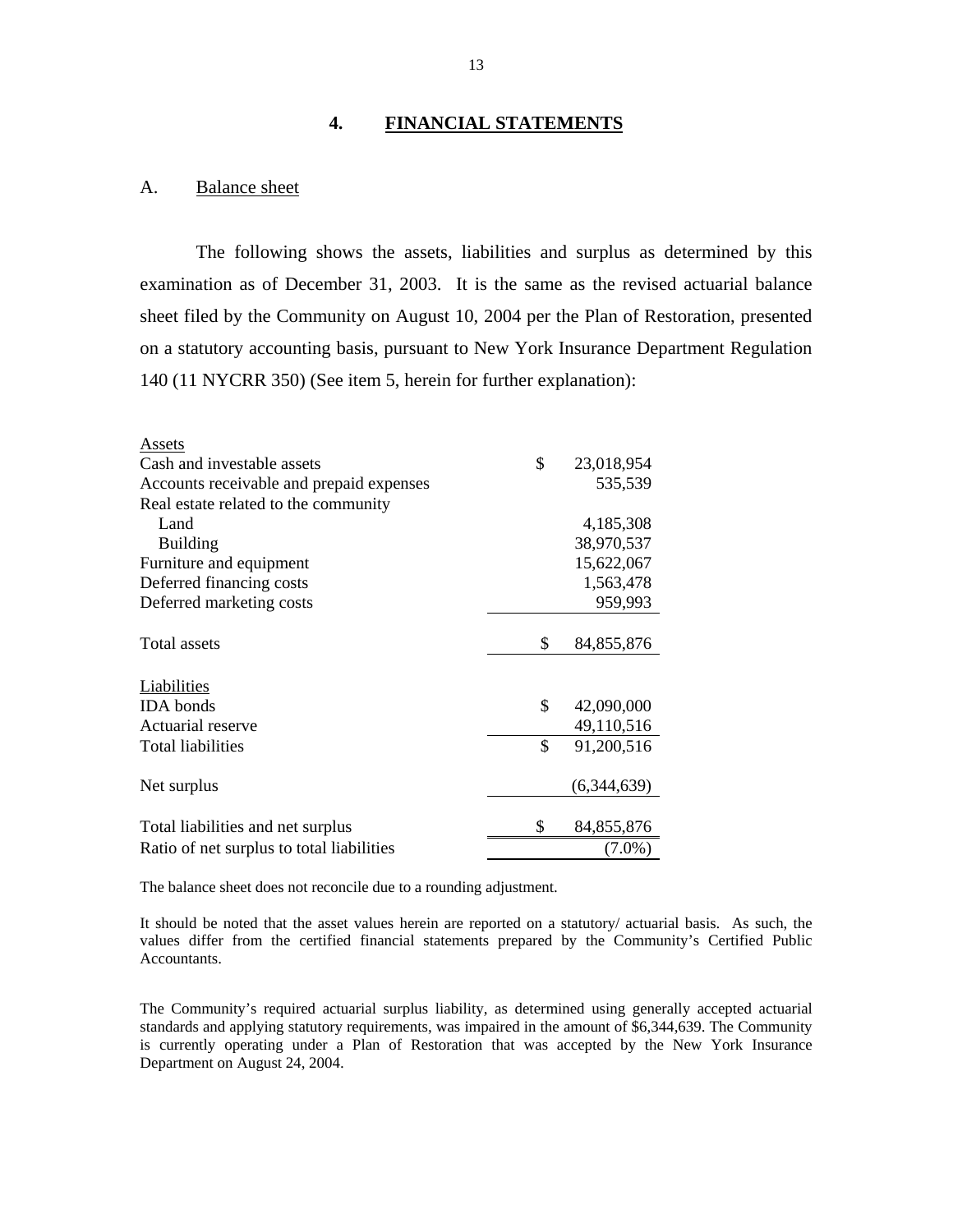# <span id="page-15-0"></span>B. Statement of revenue, expenses and surplus

The statement of revenue and expenses is presented on a GAAP basis for the period January 1, 2002 through December 31, 2003.

| \$<br>Monthly maintenance fees<br>12,575,015<br>Other revenue from residents<br>348,599<br>Earned entrance fees<br>2,278,582<br>Patient revenues from nonresidents<br>7,293,976<br>1,000,411<br>Interest and dividend income<br>333,776<br>Non-operating income<br><b>Total Revenue</b><br>\$<br>23,830,359<br><b>Operating Expenses</b><br>\$<br>5,000,670<br>Interest expense<br>3,058,429<br><b>Facility expenses</b><br>Dining<br>4,013,413<br>4,176,101<br>Health expenses<br>4,864,366<br>Administrative expenses<br>7,370,914<br>Depreciation and amortization<br>Change in provision for uncollectible accounts<br>54,269<br>Real estate taxes<br>1,091,206<br>293,590<br><b>NYS Health Facilities Assessment</b><br>44,066<br>Other expenses<br>29,967,024<br>Total expenses<br>\$<br>Net Income<br>(6, 136, 665) | Revenues, Gains and other Support |  |  |
|----------------------------------------------------------------------------------------------------------------------------------------------------------------------------------------------------------------------------------------------------------------------------------------------------------------------------------------------------------------------------------------------------------------------------------------------------------------------------------------------------------------------------------------------------------------------------------------------------------------------------------------------------------------------------------------------------------------------------------------------------------------------------------------------------------------------------|-----------------------------------|--|--|
|                                                                                                                                                                                                                                                                                                                                                                                                                                                                                                                                                                                                                                                                                                                                                                                                                            |                                   |  |  |
|                                                                                                                                                                                                                                                                                                                                                                                                                                                                                                                                                                                                                                                                                                                                                                                                                            |                                   |  |  |
|                                                                                                                                                                                                                                                                                                                                                                                                                                                                                                                                                                                                                                                                                                                                                                                                                            |                                   |  |  |
|                                                                                                                                                                                                                                                                                                                                                                                                                                                                                                                                                                                                                                                                                                                                                                                                                            |                                   |  |  |
|                                                                                                                                                                                                                                                                                                                                                                                                                                                                                                                                                                                                                                                                                                                                                                                                                            |                                   |  |  |
|                                                                                                                                                                                                                                                                                                                                                                                                                                                                                                                                                                                                                                                                                                                                                                                                                            |                                   |  |  |
|                                                                                                                                                                                                                                                                                                                                                                                                                                                                                                                                                                                                                                                                                                                                                                                                                            |                                   |  |  |
|                                                                                                                                                                                                                                                                                                                                                                                                                                                                                                                                                                                                                                                                                                                                                                                                                            |                                   |  |  |
|                                                                                                                                                                                                                                                                                                                                                                                                                                                                                                                                                                                                                                                                                                                                                                                                                            |                                   |  |  |
|                                                                                                                                                                                                                                                                                                                                                                                                                                                                                                                                                                                                                                                                                                                                                                                                                            |                                   |  |  |
|                                                                                                                                                                                                                                                                                                                                                                                                                                                                                                                                                                                                                                                                                                                                                                                                                            |                                   |  |  |
|                                                                                                                                                                                                                                                                                                                                                                                                                                                                                                                                                                                                                                                                                                                                                                                                                            |                                   |  |  |
|                                                                                                                                                                                                                                                                                                                                                                                                                                                                                                                                                                                                                                                                                                                                                                                                                            |                                   |  |  |
|                                                                                                                                                                                                                                                                                                                                                                                                                                                                                                                                                                                                                                                                                                                                                                                                                            |                                   |  |  |
|                                                                                                                                                                                                                                                                                                                                                                                                                                                                                                                                                                                                                                                                                                                                                                                                                            |                                   |  |  |
|                                                                                                                                                                                                                                                                                                                                                                                                                                                                                                                                                                                                                                                                                                                                                                                                                            |                                   |  |  |
|                                                                                                                                                                                                                                                                                                                                                                                                                                                                                                                                                                                                                                                                                                                                                                                                                            |                                   |  |  |
|                                                                                                                                                                                                                                                                                                                                                                                                                                                                                                                                                                                                                                                                                                                                                                                                                            |                                   |  |  |
|                                                                                                                                                                                                                                                                                                                                                                                                                                                                                                                                                                                                                                                                                                                                                                                                                            |                                   |  |  |
|                                                                                                                                                                                                                                                                                                                                                                                                                                                                                                                                                                                                                                                                                                                                                                                                                            |                                   |  |  |
|                                                                                                                                                                                                                                                                                                                                                                                                                                                                                                                                                                                                                                                                                                                                                                                                                            |                                   |  |  |
|                                                                                                                                                                                                                                                                                                                                                                                                                                                                                                                                                                                                                                                                                                                                                                                                                            |                                   |  |  |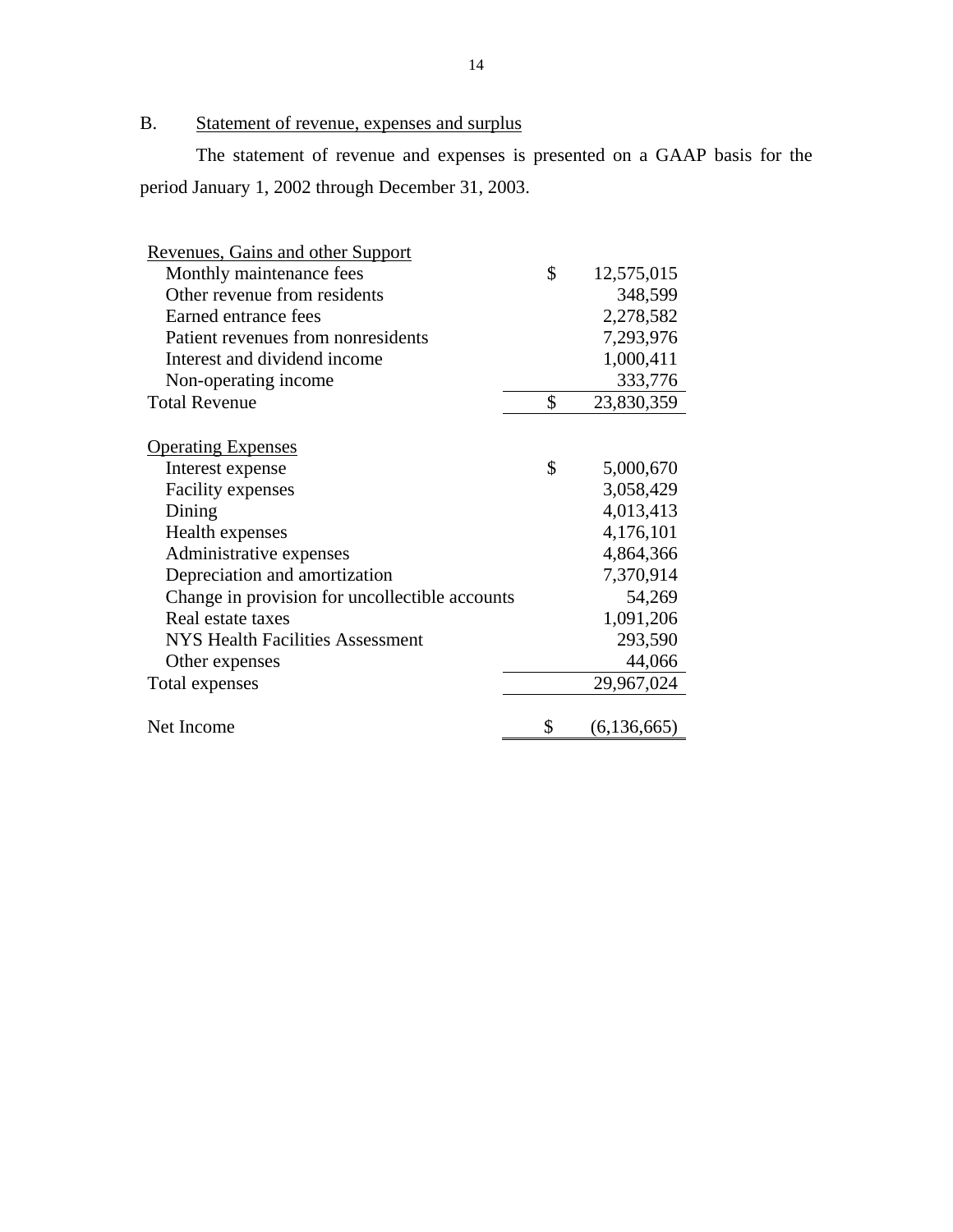# C. Changes in actuarial surplus

Surplus decreased \$2,258,960 during the examination period, January 1, 2002 through December 31, 2003, detailed as follows:

Net Worth Surplus per report on examination as of December 31, 2001 \$(4,085,679) Gains in Net Worth Losses in Net Worth Net Worth Net Worth<br>GAAP basis net income/(loss) \$(6,136,665) Restricted Retained Earnings  $\qquad$  \$ 6,564 Net unrealized Capital Loss (352,508) Statutory adjustment 4,223,649 Subtotal (2,258,960) Surplus per report on examination as of December 31, 2003 \$(6,344,639)

# **5. REQUIRED ACTUARIAL SURPLUS**

The examination actuarial surplus of  $\$(6,344,639)$  is the same as the amount reported by the Community in its revised actuarial filing dated August 10, 2004.

The Community's required actuarial surplus as determined using generally accepted actuarial standards and applying statutory requirements, was impaired in the amount of \$6,344,639 as of December 31, 2003. The Community is currently operating under a Plan of Restoration to resolve its actuarial surplus impairment that was accepted by the New York Insurance Department on August 24, 2004.

It is recommended that the Community continue to operate under its Plan of Restoration as required by New York Insurance Department Regulation 140 (11 NYCRR  $350.8(a)$ ).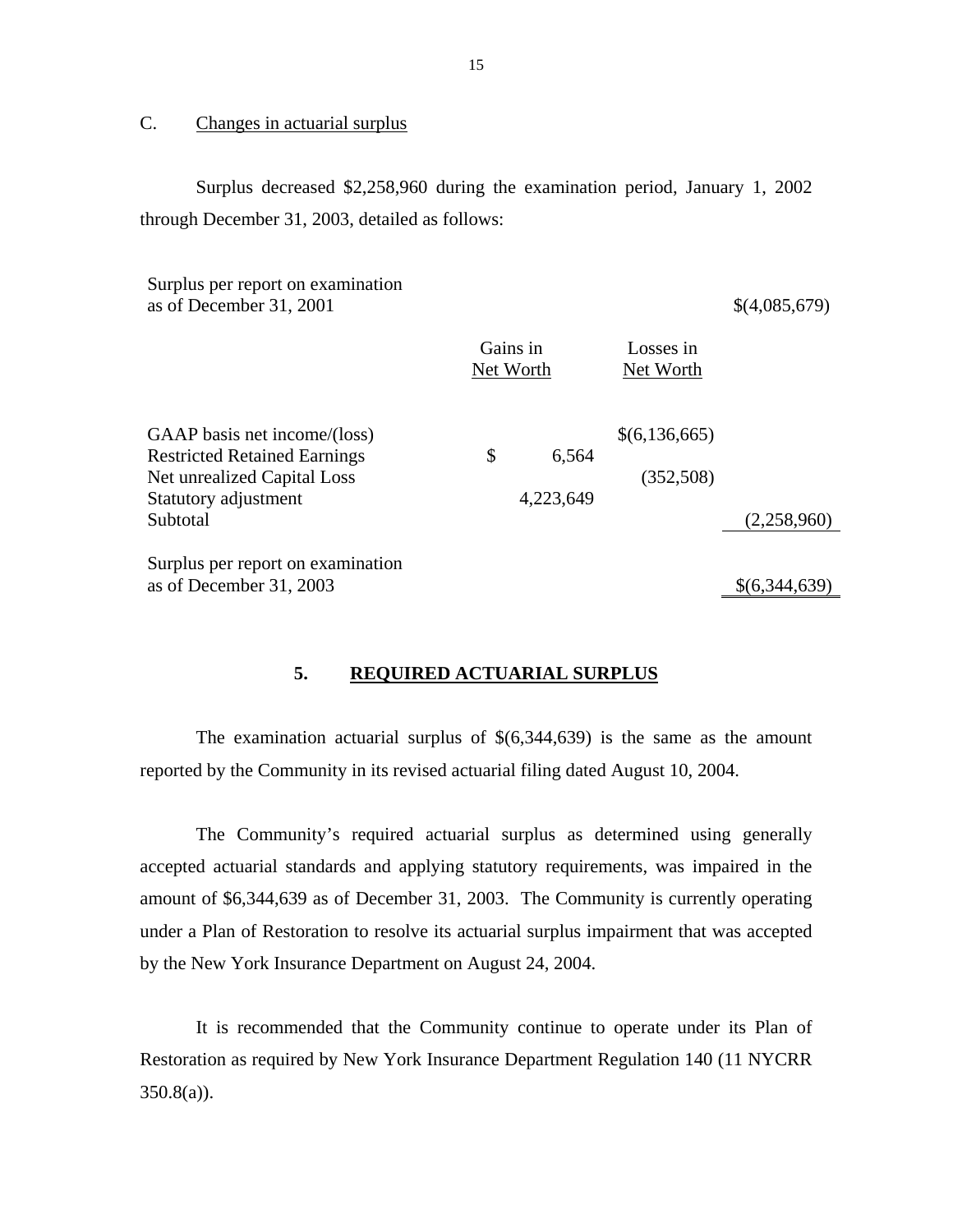#### **6. MARKET CONDUCT REVIEW**

<span id="page-17-0"></span>The examination included a market conduct review focusing on the following major areas:

- a) Sales and advertising,
- b) Disclosure statement,
- c) Residency agreement, and
- d) Residents handbook.

# **A. Residency Agreement**

Section IX, paragraph (e) of the Community's Residency Agreement stipulates the following:

> "Resident agrees… to maintain at Resident's cost Medicare Part A, Medicare Part B (or equivalent)... and to furnish Sponsor evidence of coverage in accordance with a monitoring system employed by Sponsor."

The agreement goes on to establish the right of the Community to acquire Medicare A and B or equivalent health coverage on behalf of the resident and charge the resident for such coverage in the event the coverage is not maintained.

The Community does not test for such Medicare A and B or equivalent health care coverage on an annual basis. Instead, the Community assumes such coverage is maintained. This process may not allow for the Community to be reimbursed for at least, initial claims in the event such coverage has been allowed to lapse.

It is recommended that the Community require residents to comply with the Residency Agreement and submit annual proof of Medicare A and B or equivalent health care coverage.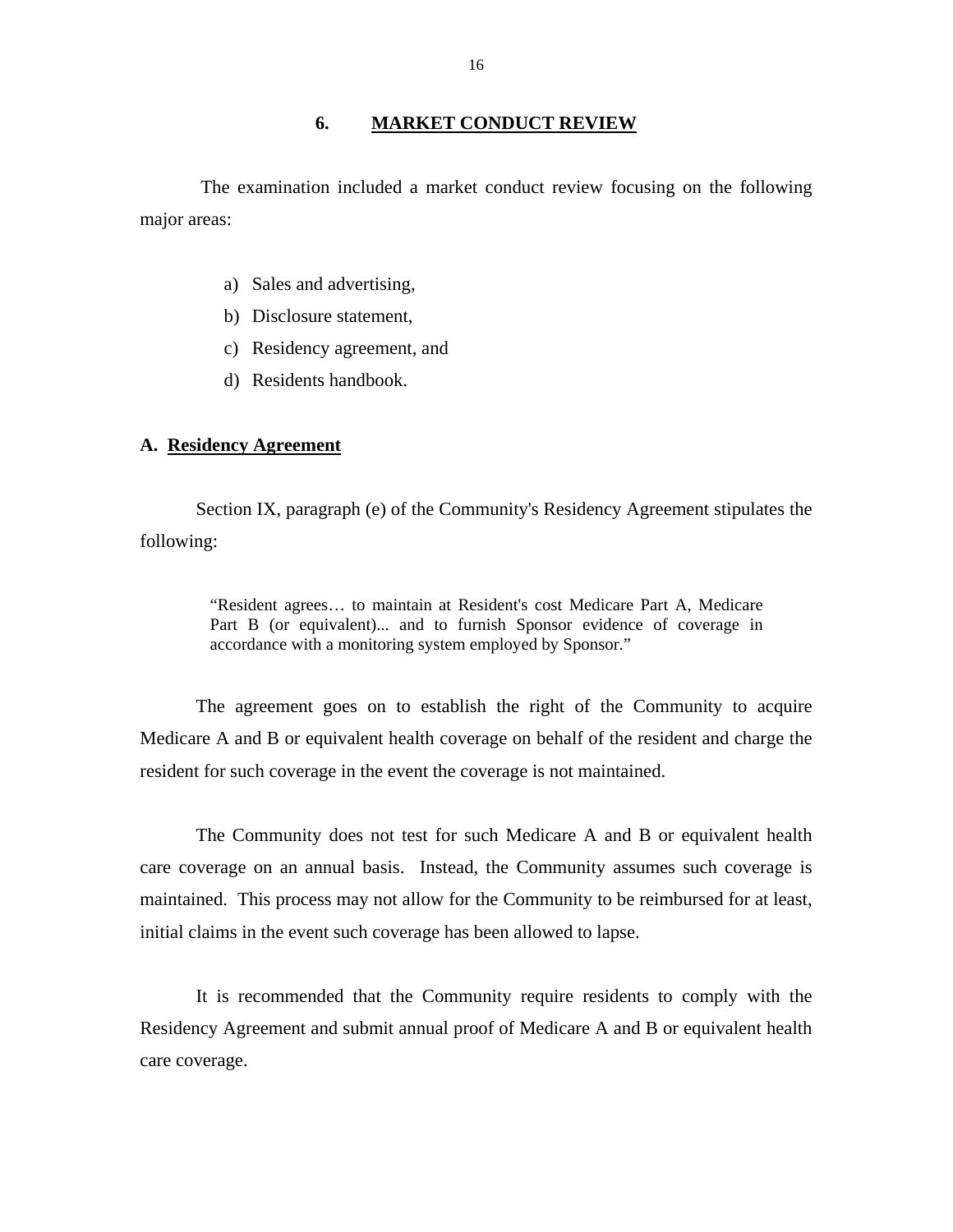# <span id="page-18-0"></span>**7. SUMMARY OF PREVIOUS COMMENTS AND RECOMMENDATIONS**

## ITEM PAGE NO.

A. The Community's required reserve liability, as determined using 1, 13, 16 generally accepted actuarial standards and applying statutory requirements, was impaired in the amount of \$4,085,679. Subsequent to the examination date, the Community filed a Plan of Restoration that was accepted by the New York Insurance Department on January 10, 2003.

The Community is continuing to operate under its Plan of Restoration.

B. It is recommended that the members of the board of directors attend  $\frac{5}{5}$ at least one-half of the regular board meetings. Board members, who are unable or unwilling to attend meetings consistently, should resign or be replaced.

A similar recommendation was made within this report on examination.

C. It is recommended that the Community include the enumerated 11 protective covenants and provisions in its custodial agreements.

A similar recommendation was made within this report on examination.

D. It is recommended that the Community develop and maintain both 11 a disaster recovery and a business continuity plan.

The Community has complied with this recommendation.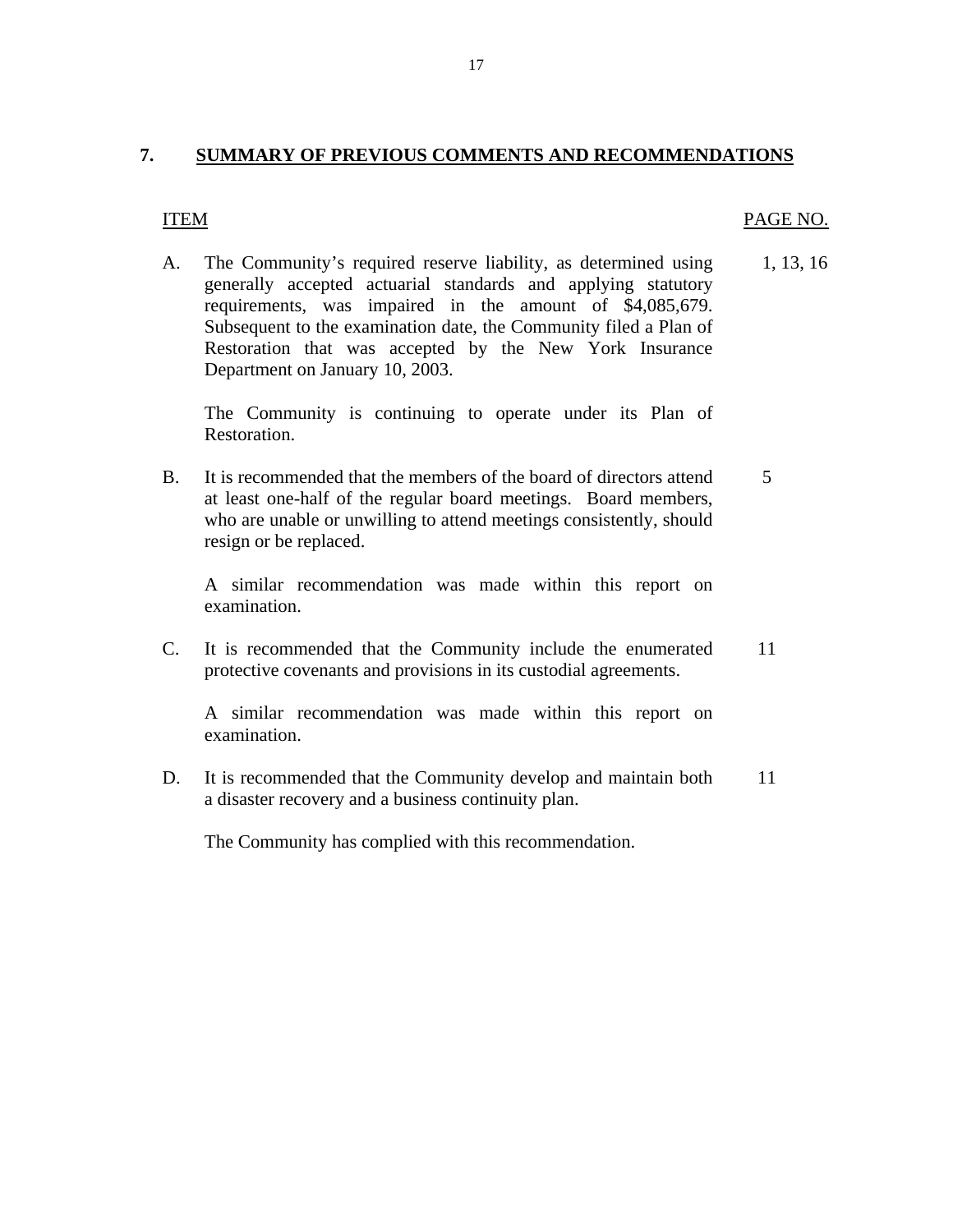# **8. SUMMARY OF COMMENTS AND RECOMMENDATIONS**

#### <span id="page-19-0"></span>ITEM

# PAGE NO.

# A. Management

- i. It is recommended that the Community comply with Article IV, paragraph 1 of its by-laws and hold the appropriate number of board meetings each year. 6
- ii. It is recommended that the Community comply with Article IV, paragraph 3 of its by-laws and require a quorum for all board meetings. 6
- iii. It is recommended that the Community comply with Article III, paragraph 7 of its by-laws and remove those directors who fail to attend three consecutive meetings. 6
- iv. It is recommended that the members of the board of directors attend at least one-half of the regular board meetings. Board members who are unable or unwilling to attend meetings consistently, should resign or be replaced. 7

It is noted that a similar recommendation was made in the previous report on examination.

- v. It is recommended that the Community maintain a minimum of \$300,000 in fidelity insurance coverage covering officer or employee dishonesty. 7
- B. Holding company system
	- i. It is recommended that the Community maintain a signed agreement with its provider of management services. 10

#### Investments

- C. Investments<br>i. It is recommended that the Community's boards of directors approve and set forth its investment policy in a formal document. 11
	- ii. It is recommended that the Community establish custodial agreements with the financial institutions that safeguard its investments and include the enumerated protective covenants and provisions in those agreements. 12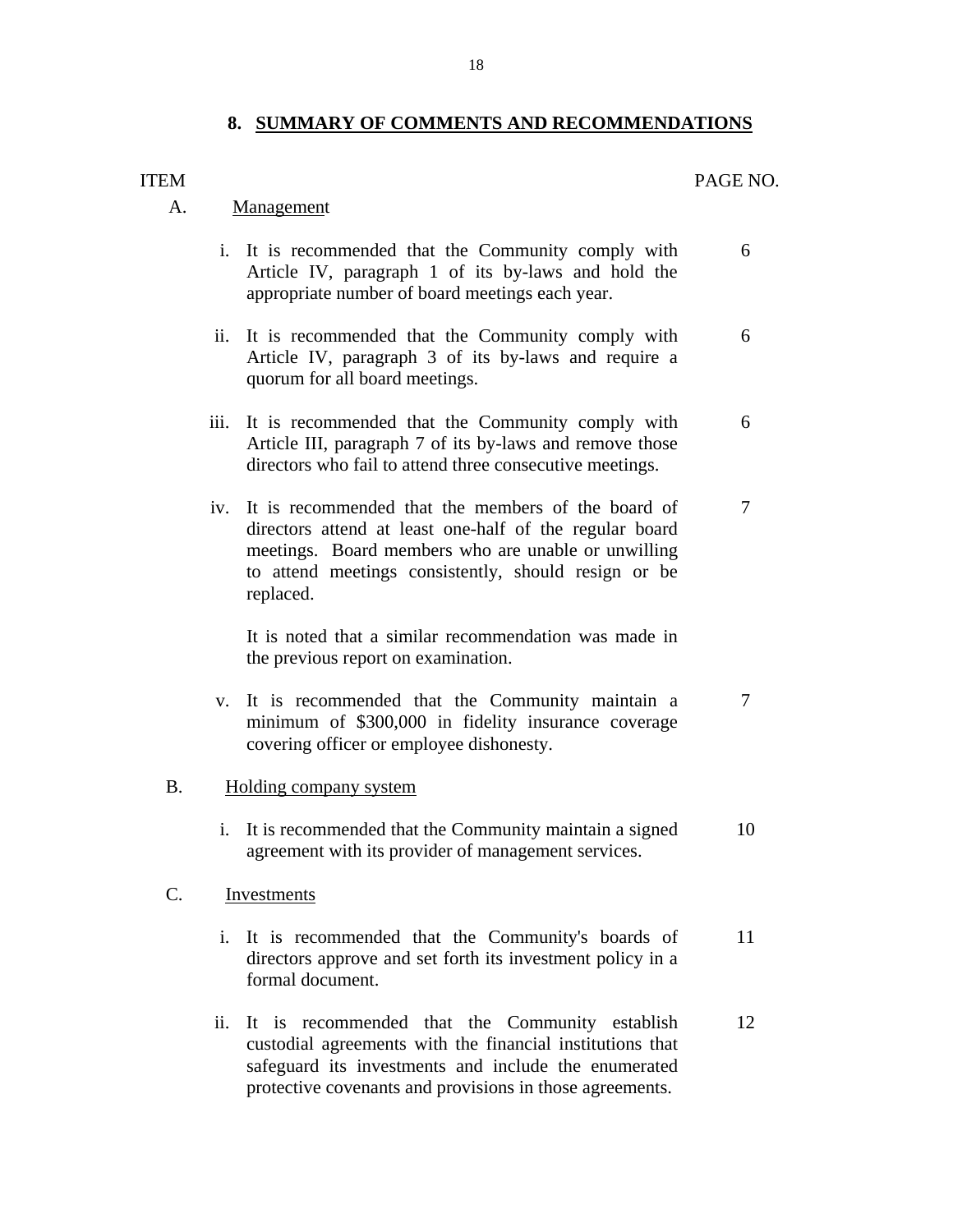It is noted that a similar recommendation was made in the previous report on examination.

- Information systems
- D. Information systems<br>i. It is recommended that the Community establish and implement a formal schedule to update its computer software security programs. 12

# Required actuarial surplus

E. <u>Required actuarial surplus</u><br>i. It is recommended that the Community continue to operate under its Plan of Restoration as required by New York Insurance Department Regulation 140 (11 NYCRR 350.8(a)). 16

# F. Residency Agreement

i. It is recommended that the Community require residents to comply with the Residency Agreement and submit annual proof of Medicare A and B or equivalent health care coverage. 17